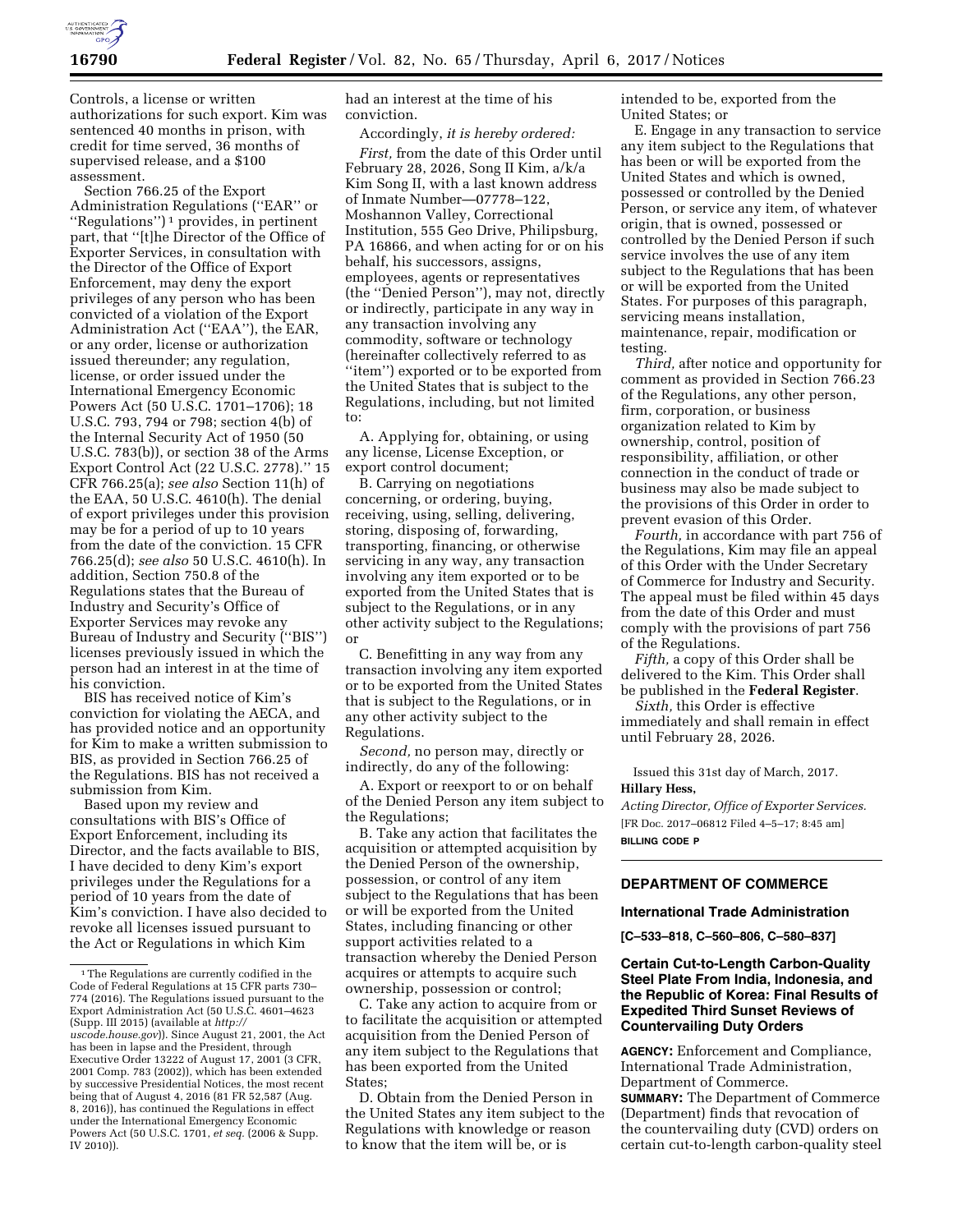plate from India, Indonesia, and the Republic of Korea (Korea) would be likely to lead to continuation or recurrence of a countervailable subsidy at the levels indicated in the ''Final Results of Reviews'' section of this notice.

## **DATES:** Effective April 6, 2017.

**FOR FURTHER INFORMATION CONTACT:** John Conniff, AD/CVD Operations, Office III, Enforcement & Compliance, International Trade Administration, U.S. Department of Commerce, 1401 Constitution Avenue NW., Washington, DC 20230; telephone: 202–482–1009.

## **SUPPLEMENTARY INFORMATION:**

#### **Background**

On December 1, 2016, the Department initiated sunset reviews of the CVD orders on certain cut-to-length carbonquality steel plate from India, Indonesia and Korea pursuant to section 751(c) of the Tariff Act of 1930, as amended (the Act).1 The Department received a notice of intent to participate in each of these reviews from the following domestic interested parties: Nucor Corporation, ArcelorMittal USA, and SSAB Enterprises LLC (collectively, domestic interested parties) within the deadline specified in 19 CFR 351.218(d)(1)(i). The domestic interested parties claimed interested party status under section 771(9)(C) of the Act.

The Department received adequate substantive responses collectively from the domestic interested parties within the 30-day deadline specified in 19 CFR 351.218(d)(3)(i). However, the Department did not receive a substantive response from any government or respondent interested party to these proceedings. As a result, pursuant to section 751(c)(3)(B) of the Act and 19 CFR 351.218(e)(1)(ii)(C)(2), the Department conducted expedited reviews of these CVD orders.

## **Scope of the Orders**

The products covered by the countervailing duty orders are certain hot-rolled carbon-quality steel: (1) Universal mill plates (*i.e.,* flat-rolled products rolled on four faces or in a closed box pass, of a width exceeding 150 mm but not exceeding 1250 mm, and of a nominal or actual thickness of not less than 4 mm, which are cut-tolength (not in coils) and without patterns in relief), of iron or non-alloyquality steel; and (2) flat-rolled products, hot-rolled, of a nominal or actual thickness of 4.75 mm or more and of a width which exceeds 150 mm and

measures at least twice the thickness, and which are cut-to-length (not in coils).

Steel products to be included in the scope are of rectangular, square, circular or other shape and of rectangular or non-rectangular cross-section where such non-rectangular cross-section is achieved subsequent to the rolling process (*i.e.,* products which have been ''worked after rolling'')—for example, products which have been beveled or rounded at the edges. Steel products that meet the noted physical characteristics that are painted, varnished or coated with plastic or other non-metallic substances are included within the scope. Also, specifically included in the scope are high strength, low alloy (HSLA) steels. HSLA steels are recognized as steels with micro-alloying levels of elements such as chromium, copper, niobium, titanium, vanadium, and molybdenum.

Steel products to be included in the scope, regardless of Harmonized Tariff Schedule of the United States (HTSUS) definitions, are products in which: (1) Iron predominates, by weight, over each of the other contained elements, (2) the carbon content is two percent or less, by weight, and (3) none of the elements listed below is equal to or exceeds the quantity, by weight, respectively indicated: 1.80 percent of manganese, or 1.50 percent of silicon, or 1.00 percent of copper, or 0.50 percent of aluminum, or 1.25 percent of chromium, or 0.30 percent of cobalt, or 0.40 percent of lead, or 1.25 percent of nickel, or 0.30 percent of tungsten, or 0.10 percent of molybdenum, or 0.10 percent of niobium, or 0.41 percent of titanium, or 0.15 percent of vanadium, or 0.15 percent zirconium. All products that meet the written physical description, and in which the chemistry quantities do not equal or exceed any one of the levels listed above, are within the scope unless otherwise specifically excluded. The following products are specifically excluded from the orders: (1) Products clad, plated, or coated with metal, whether or not painted, varnished or coated with plastic or other nonmetallic substances; (2) SAE grades (formerly AISI grades) of series 2300 and above; (3) products made to ASTM A710 and A736 or their proprietary equivalents; (4) abrasion-resistant steels (*i.e.,* USS AR 400, USS AR 500); (5) products made to ASTM A202, A225, A514 grade S, A517 grade S, or their proprietary equivalents; (6) ball bearing steels; (7) tool steels; and (8) silicon manganese steel or silicon electric steel. The merchandise subject to the orders is currently classifiable in the HTSUS under subheadings: 7208.40.3030,

```
7208.40.3060, 7208.51.0030, 
7208.51.0045, 7208.51.0060, 
7208.52.0000, 7208.53.0000, 
7208.90.0000, 7210.70.3000, 
7210.90.9000, 7211.13.0000, 
7211.14.0030, 7211.14.0045, 
7211.90.0000, 7212.40.1000, 
7212.40.5000, 7212.50.0000, 
7225.40.3050, 7225.40.7000, 
7225.50.6000, 7225.99.0090, 
7226.91.5000, 7226.91.7000, 
7226.91.8000, 7226.99.0000.
```
Although the HTSUS subheadings are provided for convenience and customs purposes, the written description of the merchandise subject to the orders is dispositive.

#### **Analysis of Comments Received**

All issues raised in these reviews are addressed in the Issues and Decision Memorandum 2 and are listed in Appendix I attached to this notice. The issues discussed in the Issues and Decision Memorandum include the likelihood of continuation or recurrence of a countervailable subsidy and the net countervailable subsidy likely to prevail if the orders were revoked. Parties can find a complete discussion of all issues raised in these expedited sunset reviews and the corresponding recommendations in this public memorandum, which is on file electronically *via* the Enforcement and Compliance Antidumping and Countervailing Duty Centralized Electronic Service System (ACCESS). ACCESS is available to registered users at *<https://access.trade.gov>*and to all parties in the Central Records Unit, Room B8024 of the main Department of Commerce building. In addition, a complete version of the Issues and Decision Memorandum can be accessed directly on the Internet at *[http://](http://enforcement.trade.gov/frn/index.html) [enforcement.trade.gov/frn/index.html.](http://enforcement.trade.gov/frn/index.html)*  The signed Issues and Decision Memorandum and the electronic versions of the Issues and Decision Memorandum are identical in content.

#### **Final Results of Reviews**

The Department determines that revocation of the CVD orders would be likely to lead to continuation or recurrence of a countervailable subsidy at the rates listed below:

<sup>1</sup>*See* Initiation of Five-Year (Sunset) Reviews 81 FR 86697, (December 1, 2016).

<sup>2</sup>*See* Memorandum from Gary Taverman, Associate Deputy Assistant Secretary for Antidumping and Countervailing Duty Operations, to Ronald K. Lorentzen, Acting Assistant Secretary for Enforcement and Compliance, dated concurrently with and hereby adopted by this notice (Issues and Decision Memorandum).